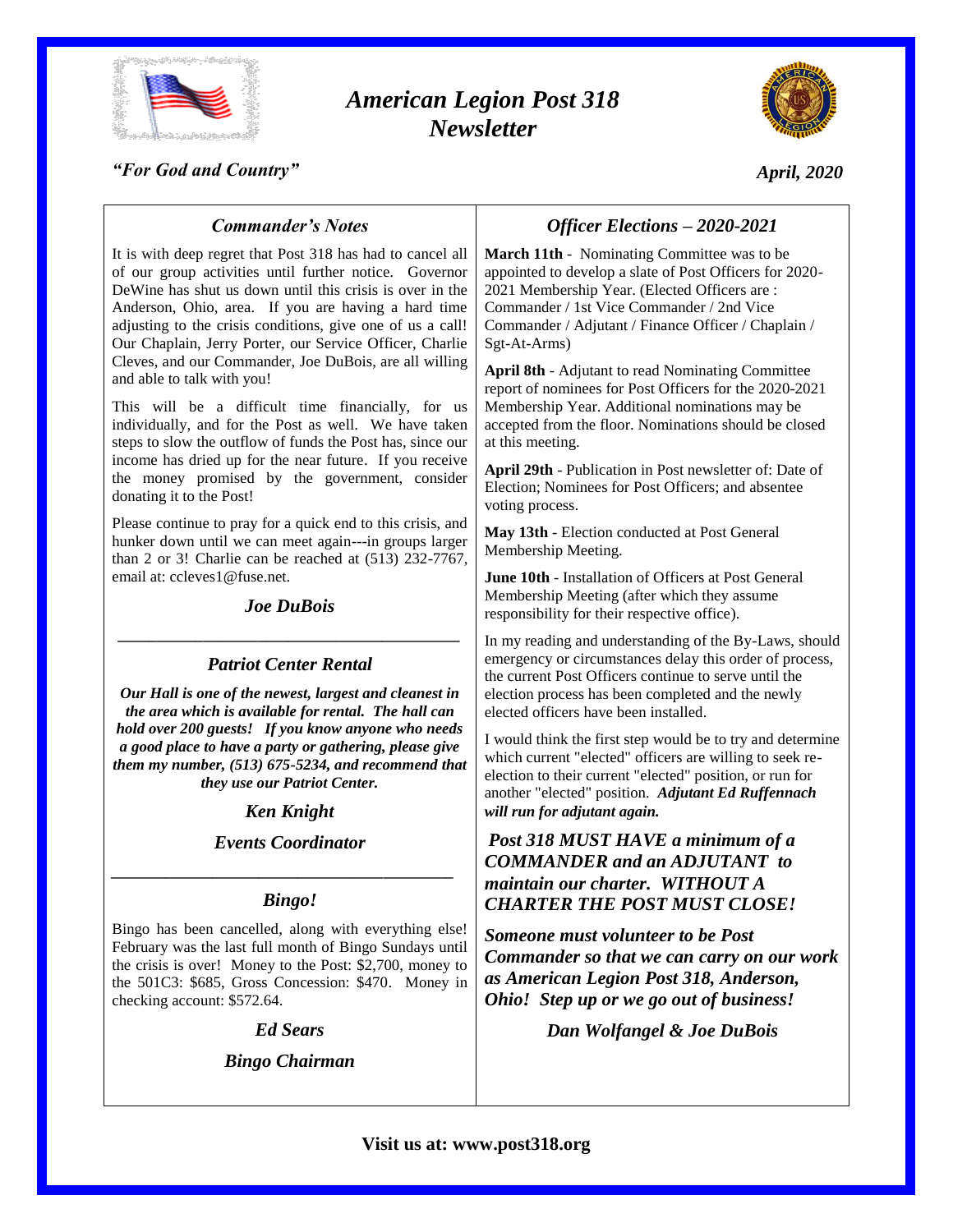# *Fund Raising Update*

**Bingo** is cancelled until further notice!

**Euchre** is cancelled until further notice!

**Kroger Community Rewards** – If you are a Kroger customer and are not currently supporting a charitable organization through Kroger Community Rewards, we would encourage you to do your part! Go on-line and sign up for Kroger Rewards, selecting American Legion Post 318 Charities, Inc. as your cause.

**Amazon Smiles** – American Legion Post 318 Charities Inc. is now registered with Amazon Smiles. So, if you shop at Amazon and select American Legion Post 318 Charities, Inc. as your charity, Amazon donates 0.5% of all eligible purchases. To maximize our revenue opportunities, please share this information with family and friends.

### *Hoops Mania Results*

So far Post 318 has had 4 winners who played HoopsMania this season! They each won \$30, which will be distributed by the Post. Hopefully we will have more winners, as time marches on!

#### *Matt Lilly*

\_\_\_\_\_\_\_\_\_\_\_\_\_\_\_\_\_\_\_\_\_\_\_\_\_\_\_\_\_\_\_\_\_\_\_\_\_\_\_\_\_\_\_\_

### *Erika Reynolds*

We had a special visitor at our General Membership Meeting. She is an employee of the Cincinnati VA, working at the Vet Center located in Norwood. Erika Reynolds, a veteran herself, is a Veteran Outreach Program Specialist at the Cincinnati Vet Center, 4545 Montgomery Road, Cincinnati, OH 45212.

 She described some of the programs she is involved with, and answered questions from members. If you need help from the Center, give Erika a call at: (513) 763-3500. Here is a link in case you are not familiar with Cincinnati Vet Center: https://www.cincinnati.va.gov/services/Vet\_Center.asp

Erika also has access to Vietnam Commemoration Pins. If you want one (as a Vietnam Era Veteran), give her a call. She can arrange a drop off at the Post if she can't mail them directly to you.

### *Erika Reynolds*

# *Chaplain's Report, March, 2020*

March has brought us all kinds of headaches. The Post finally started to make money and become a little more secure financially. Membership has reached a record high due to Bob Kamman's hard work and persistence.

WHAM! Here comes the Corona Virus, and life as we know it, comes to a screeching halt. Puzzles, TV, housecleaning, and conversation becomes our temporary (we hope), way of life. I hope prayer and patience are part of your daily routine. We do not know how long this event will be part of our lives, but it will take understanding and discipline to get through it.

Next month will be an important month for the Legion. We will be looking forward to new officers for our Post. From the sound of things, we will be asking for someone to step up and fill the positions of Commander and Chaplain. In the past few years we have finally established procedures to make the Post run more efficiently. New officers will have a good roadmap of how the Post operates.

It is my hope and prayer that someone steps up to keep our Post running effectively. How long these closures last will determine what we can do for the next few months. If you need assistance to get anything give me or Charlie Cleves a call and we will try to get you some assistance.

There has been a deal made with the Family Pet Center next door to remove part of the island that now exists between our two properties. This new arrangement is helping us become better neighbors.

The loss of Ron Yersky was a heavy loss for our Post. Every loss is hard, but Ron really gave a lot of his time to make our Post financially solvent. We will miss him, and we thank Randy Lindsey for stepping up and filling our Financial Officer position. Now we need to fill the office of 2nd Vice Commander also. This is a very good starting position for someone who is interested in being a part of the Post operating board.

May God continue to watch over all of you and your families. We pray that the virus does not find a way into your life. If anyone has any concerns that I can assist with, please feel free to contact me: Gerald1940@twc.com.

> *Jerry Porter Chaplain*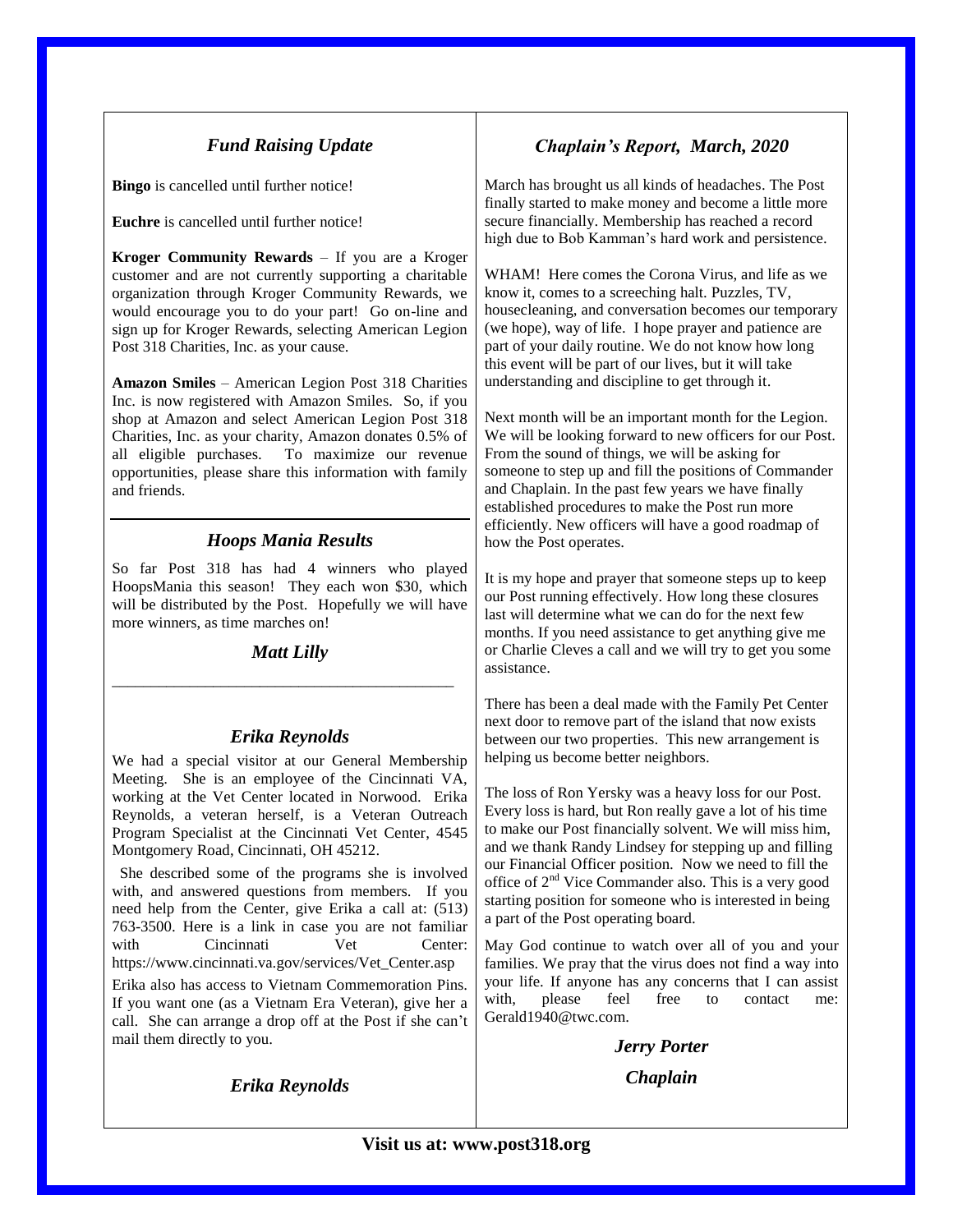### *Membership Update*

**2020 Membership Scoreboard**

| 2020 Ouota                     | 161         |
|--------------------------------|-------------|
| Goal                           | 165         |
| Paid as of March 11, 2020-166! |             |
| % Ouota                        | 103.1%      |
| Potential                      | <i>170!</i> |
| <b>Members Yet to Renew</b>    | 4           |
| Paid by Charities, Inc.        | 22          |

*Robert Kamman 1 st Vice Commander*

### *Missing Person Report*

Joe Baker is in touch with Zane (Zenon Bilwin), who's newsletter was returned last month. Joe reported: "Zane called me this morning and said he was still alive! He is a WWII vet who is around 92 years old, and was my neighbor for a while. He went into the hospital for a month in  $1<sup>st</sup>$  quarter of 2020 and they thought they were going to lose him, but he is a tough old bird and pulled out of it! So he called me and gave me his new address: Zane (Zenon) Bilwin - Room 1106, Forest Hills Care Center, 8700 Moran Road, Cincinnati, OH 45244. " His Phone is still (513) 538-6030, so if you know Zane, give him a call!

#### *Joe Baker*

\_\_\_\_\_\_\_\_\_\_\_\_\_\_\_\_\_\_\_\_\_\_\_\_\_\_\_\_\_\_\_\_\_\_\_\_\_\_\_\_\_\_

### *Charitable Giving*

Over the course of each year, American Legion Post 318 contributes thousands of dollars to programs important to our membership through Charities, Inc. The following is a summary of our February, 2020, giving: High School After Proms - \$200 Forest Hill Band Boosters - \$75 Buckeye Boys State - \$900 & Girls State - \$1,375

General Account as of February 29 Balance: \$3,596.21

Veterans Account as of February 29 Balance: \$978.89

*Walt Geil*

*Charities, Inc., Treasurer*

#### *House*

Not much going on! I believe we have done as much as possible to reduce costs etc. I have been to the Post every day to check on things. All the thermostats have been set at 50 degrees since the weekend.

#### *Bob Alfieri, House Chairman*

### *Next Meeting*

Our next meeting is scheduled for 7:00 PM, Wednesday, April  $8<sup>th</sup>$ , 2020. We are going to try a virtual General Membership Meeting! At 7 PM I will call the meeting to order. We will be using the free app, Zoom, as the way to go. It works with computers, smart phones or tablets. The host simply sends out an invitation. You click on the link with whatever device you are using and it quickly downloads the software and connects. Randy's wife has been using it to contact her entire class in one meeting. I can host and send out the links.

Once you are signed up, we can test Zoom sometime before the meeting. On meeting night, Adjutant Ed will have an officer roll call and determine which officers are attending, as well as who else is "Zooming" with us. If we have a quorum we can conduct Post business. If you want to participate, load the Zoom app on your device and e-mail joedubois@cinci.rr.com before 7 PM on April 8th, so we can add you to our list of "attendees".

We will not have a Split-the-Pot, nor will we have a drawing for Volunteer of the Month! There will NOT be a light snack after the meeting, either!

*May God bless us, each and every one! Joe DuBois*

\_\_\_\_\_\_\_\_\_\_\_\_\_\_\_\_\_\_\_\_\_\_\_\_\_\_\_\_\_\_\_\_\_\_\_\_\_\_\_\_\_\_\_\_\_\_\_\_\_\_\_\_\_

#### *Finance Report*

As of March  $11<sup>th</sup>$ , 2020:

PNC Hall Account  $= $2,141.24$  $5/3^{rd}$  Checking = \$8,212.58  $5/3^{rd}$  Savings = \$7,215.10  $1<sup>st</sup>$  Financial Savings = \$5,000.08 13 month  $CD = $10,000$  $1<sup>st</sup>$  Financial Checking = \$14,630.34

*Randy Lindsey*

### *Post Treasurer*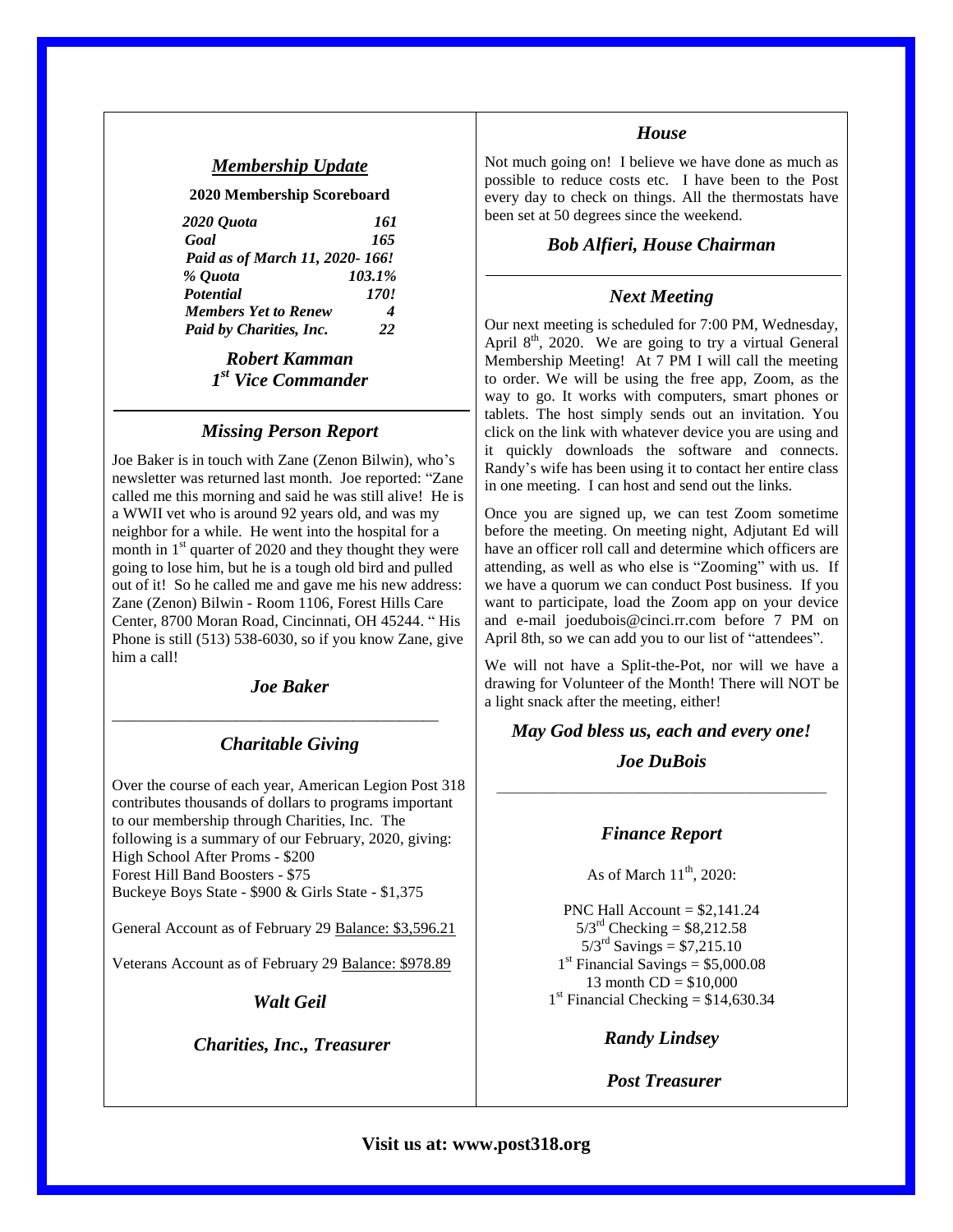## *IMPORTANT VETERANS UPDATE*

#### **Ohio Veterans Hall of Fame Seeking Applications**

COLUMBUS – The Ohio Veterans Hall of Fame is accepting nominations to recognize those who served in the U.S. Armed Forces and continue to contribute to our communities, state, and nation through exceptional acts of volunteerism, advocacy, professional distinction, public service, or philanthropy.

Each year, the Hall of Fame inducts up to 20 former service members based on recommendations from an Executive Committee of veterans from throughout the state and approval from the Governor of Ohio.

To be considered, the veteran must meet the following criteria:

- Be a past or current Ohio resident
- Have received an honorable discharge
- Be of good moral character

This Hall of Fame sets the standard for recognizing Ohio's veterans for accomplishments beyond their military service. In addition, it is a fitting way to say "Thank you for your service to our nation and thank you for your continued service to our communities." Chances are you know a veteran who deserves to be inducted into the Ohio Veterans Hall of Fame. You are encouraged to nominate that deserving veteran today.

Nomination deadline is June 1, 2020. Guidelines, a sample nomination, and more information are available at: [http://dvs.ohio.gov/main/veterans-hall-of-fame.html.](http://dvs.ohio.gov/main/veterans-hall-of-fame.html)

# *Sandra Puskarci*

*Program Administrator, Ohio Veterans Hall of Fame* \_\_\_\_\_\_\_\_\_\_\_\_\_\_\_\_\_\_\_\_\_\_\_\_\_\_\_\_\_\_\_\_\_\_\_\_\_\_\_\_\_\_\_\_

# *Color Guard*

Due to Governor DeWine's directives, all group activities have been canceled until further notice.

> *Ralph Caskey Sgt.-at-Arms*

# *At The Flag Pole*

Passover: April 8th Easter Sunday: April  $12^{th}$ Orthodox Easter Sunday: April 19th Ramadan begins: April 24th



# **Ronald Emery Yersky, Sr.**

Retired Major, U. S. Army, husband of Juanita Yersky for 60 years. Father to Deb, Jim (Biz McClure), Rose (Scott) Kreidler, and the late Ron Jr. Ron had 9 grandchildren.

He passed away on February 29th, 2020, at the age of 82.

He served as a career officer in the Field Artillery, including two tours in Vietnam. On returning, he taught ROTC at Xavier University. After he retired from the Army, Ron taught History and English at Princeton High School for 17 years. While there, he also coached women's basketball and softball.

After civilian retirement, he volunteered at Mercy Anderson Hospital, St. Vincent DePaul, and was named a Fellow of the AARP Tax Program. A member of American Legion Post 318 for 15 years, Ron recently retired from being Finance Officer. After a Mass of Christian Burial at St. Veronica Church, Ron was laid to rest in the Gates of Heaven cemetery, with Military Rites conducted by the Post 318 Color Guard. Memorial contributions may be made to josephhouse.com.

We miss you, Ron!